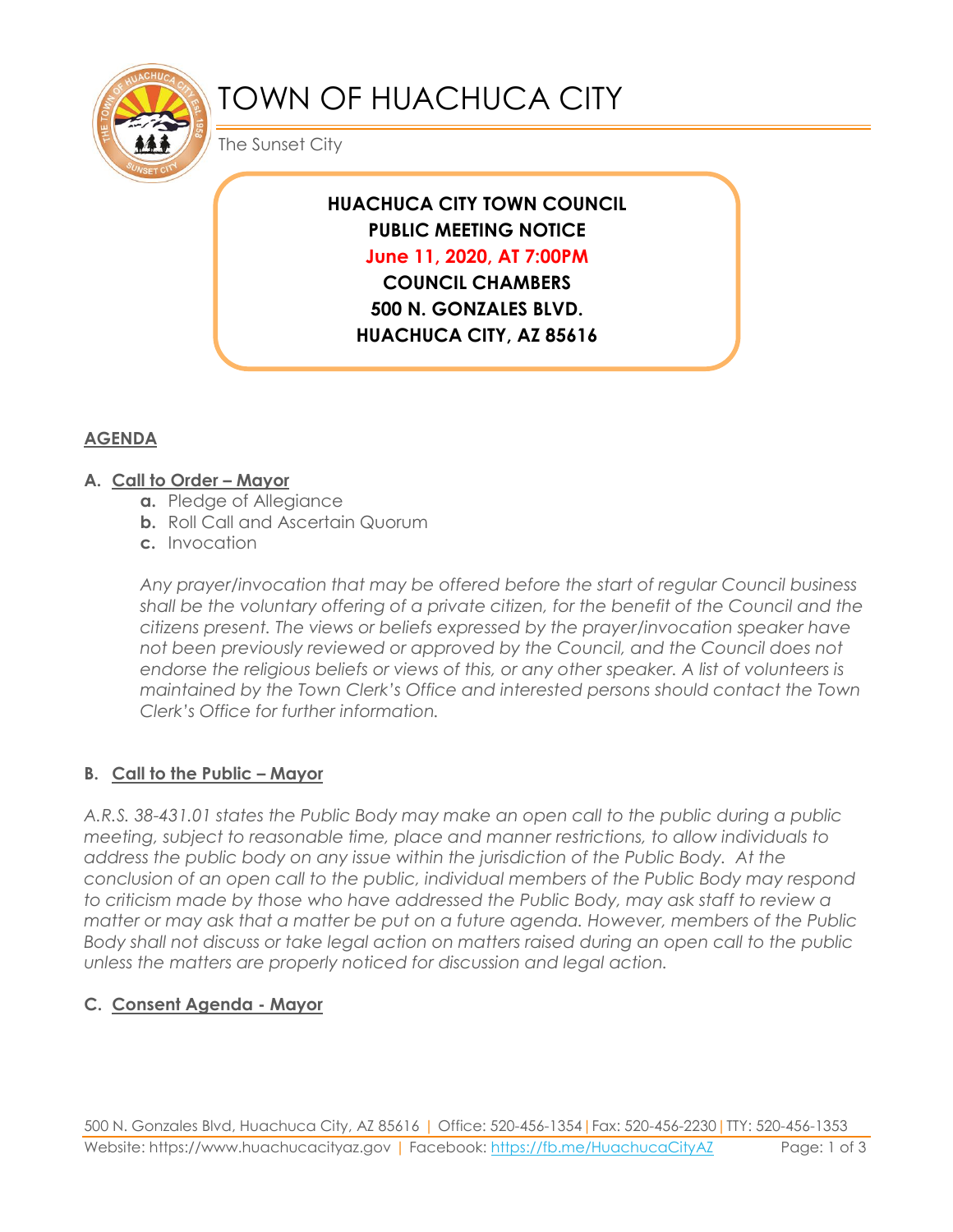*All items listed in the Consent Agenda are considered routine matters and will be enacted by one motion of the Council. There will be no separate discussion of these items unless a Member of the Town Council requests that an item or items be removed for discussion. Council Members may ask questions without removal of the item from the Consent Agenda. Items removed from the Consent Agenda are considered in their normal sequence as listed on the agenda, unless called out of sequence.*

- **C.1.** Consider approval of the minutes of the Council meeting held on May 28, 2020.
- **C.2.** Consider approval of the minutes of the Council Work Session held on May 28, 2020.
- **C.3** Payment to k12 handhelds in the amount of \$6,575.
- **C.4.** Consider approval of the Payment Approval Report in the amount of \$121,857.65

#### **D.** Unfinished Business before the Council – Mayor

*Public comment will be taken at the beginning of each agenda item, after the subject has been announced by the Mayor and explained by staff. Any citizen, who wishes, may speak one time for five minutes on each agenda item before or after Council discussion. Questions from Council Members, however, may be directed to staff or a member of the public through the Mayor at any time.*

#### **E. New Business Before Council - Mayor**

*Public comment will be taken at the beginning of each agenda item, after the subject has been announced by the Mayor and explained by staff. Any citizen, who wishes, may speak one time for five minutes on each agenda item before or after Council discussion. Questions from Council Members, however, may be directed to staff or a member of the public through the Mayor at any time.* 

- **E.1 Discussion and Direction Only [Manager Cushman]:** Budget Preparation Staff will present a draft budget for Council discussion and/or direction to staff. All Town revenues and expenses may be discussed. The tentative budget will be adopted at a future public meeting
- **E.2 Discussion only [Director Harvey]:** Update on the Huachuca City History Project.
- **E.3 Discussion and/or Action [Manager Cushman]:** Possible resignation of the Town Clerk.
- **E.4 Discussion and/or Action [Manager Cushman]**: Executive [closed] session, pursuant to A.R.S. 38-431.03(A)(1), to interview applicants and discuss hiring a new Town Clerk. Following the executive session, the Council might take action to hire a new Town Clerk or it might direct staff concerning further recruitment activity.